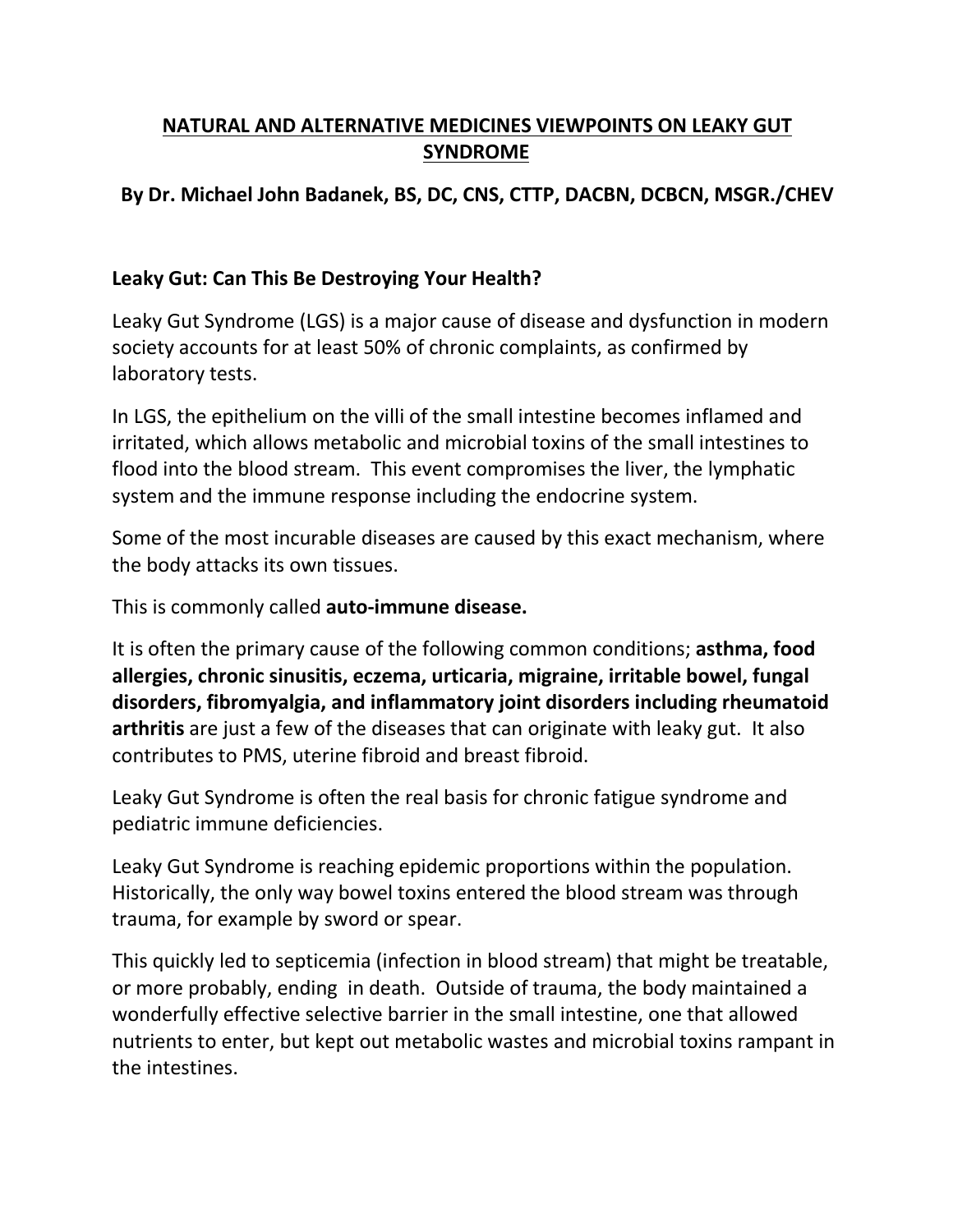### **What Modern Event Allowed Such A Break-Down?**

**Primarily, it has been antibiotics, secondarily non-steroidal anti-inflammatory drugs (NSAIDS, Motrin, Aleve, and Advil) with NSAIDS being the major cause of leaky gut** because they so viciously inflame the intestinal lining, **causing a widening of the spaces between cells and sometimes hemorrhaging.**

**Other common causes are chemotherapy, ingested, alcohol, inhaled formaldehyde from a new carpet, food allergens, stress emotions, lactase deficiency, and gluten-gliaden allergy, abnormal gut flora (bacteria, parasites, and yeasts).**

The first antibiotic, penicillin, did not enter mainstream health care until 1939. Since the 50s and 60s, antibiotic use has been frantically prescribed for every infection and inflammation, particularly pediatric ear infection, bronchitis, and sore throat.

It is sadly ironic that most of these infections are viral in nature, and not only are the **antibiotics damaging, but they are ultimately unnecessary**. Antibiotics should only be considered a hospitalization level medicine, when bacteria have entered the blood, bone, or organ.

#### **Antibiotics Destroy BeneficialBacteria**

Antibiotics create their damage in two ways. The first is by destroying beneficial bacteria. The small intestine and large intestine host over five hundred different kinds of beneficial bacteria. These bacteria perform hundred of functions required for healthy metabolism and immune response.

Through enzyme secretions, bacteria transform metabolic and microbial wastes before they are discharged by the body. These wastes include cellular debris, hormones, chemical wastes, bile, pus accumulations, viral toxins, bacterial toxins, etc.

For example, the body creates bile not only as a lubricant to flush wastes out of the liver, but also, to detoxify many of the poisons accumulating in the liver. Bile however, is extremely damaging to large intestine epithelium.

When bile enters the small intestine via the common bile duct, beneficial bacteria break the bile salts down into a less toxic compound, making it non-dangerous by the time it reaches the large intestine epithelium.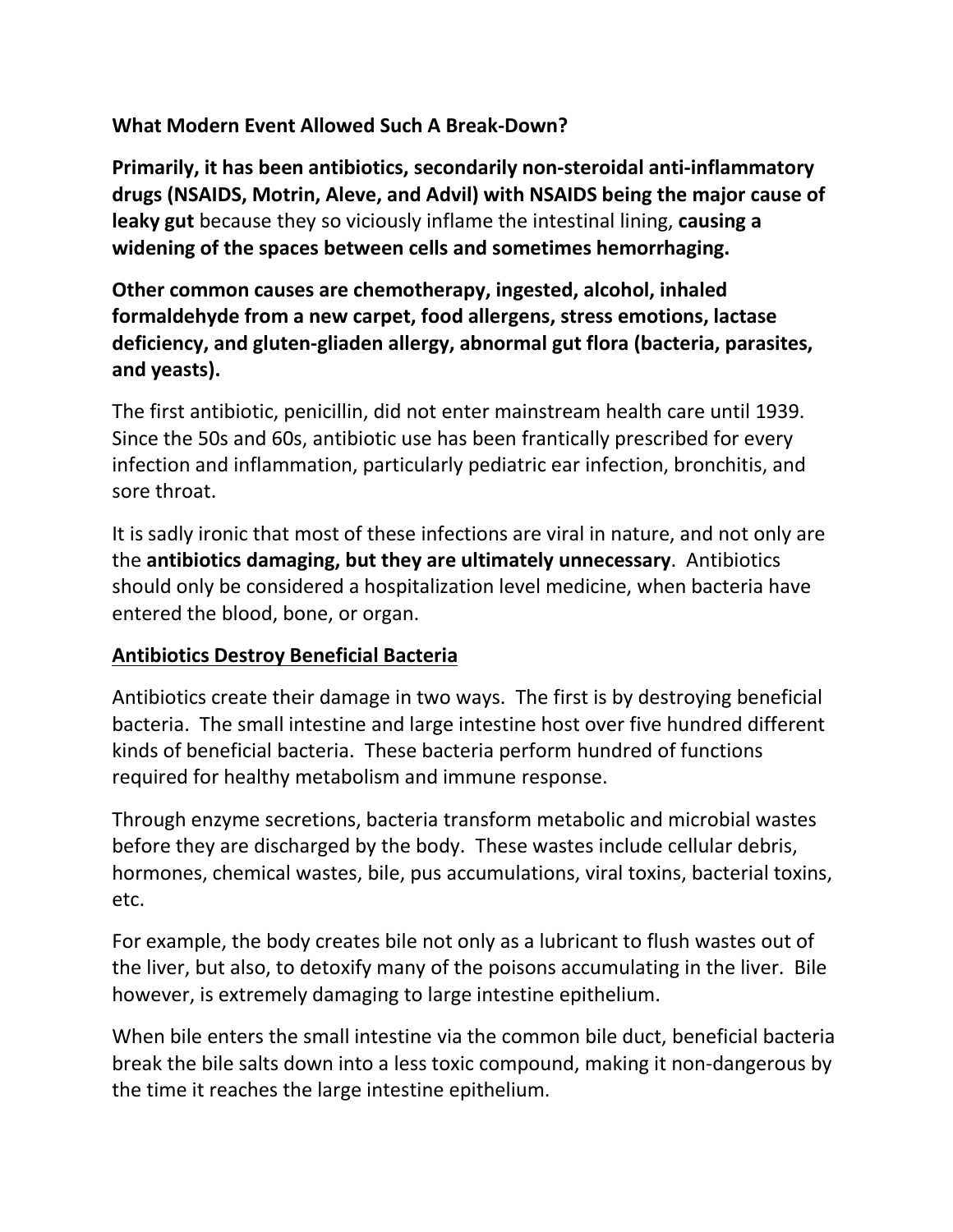When bile enters the small intestine via the common bile duct, beneficial bacteria break the bile salts down into a less toxic compound, making it non-dangerous by the time it reaches the large intestine.

When you take antibiotics, you destroy these bacteria and the bile salts freely enter and damage the large intestine. I believe this contributes significantly to the high incidence of colon cancer plaguing today's society.

Beneficial bacteria also break down hormone secretions that are discharged from the liver to the small intestine. If you lack the bacteria to break down estrogen and the intestinal permeability has been altered, the patient is now reabsorbing estrogens in their original state.

The body will deposit these in estrogen sensitive areas such as the breast, uterus, or ovaries, contributing, if not causing, fibroids, and tumors. The same scenario is responsible for premenstrual syndrome as well.

Healthy mucosa allows nutrients to pass the barrier while blocking the entry of toxins.

With leaky gut, the barrier is dysfunctional, blocking nutrients at the damaged villi while permitting toxins to enter the blood stream.

#### **Antibiotics Promote the Growth of Fungus**

**The second way antibiotics damage the intestines is by fostering the growth of Candida albicans and other pathogenic fungi and yeast. This event, more than any other, precipitates Leaky Gut Syndrome**. In a healthy situation, the small intestine epithelium maintains tight cell junctions, which contributes to the physical barrier involved in intestinal absorption. In addition to the physical barrier, there is an important chemical barrier within the mucus that contains immune agents, which neutralize any toxin that comes in contact.

Candida exudes an aldehyde secretion, which causes small intestine epithelial cells to shrink. This allows intestinal toxins to infiltrate through the epithelium and into the blood. The secondary barrier – immune agents in the epithelial mucus – remain the sole agent for neutralization.

Eventually, the immune system becomes exhausted rising to this challenge.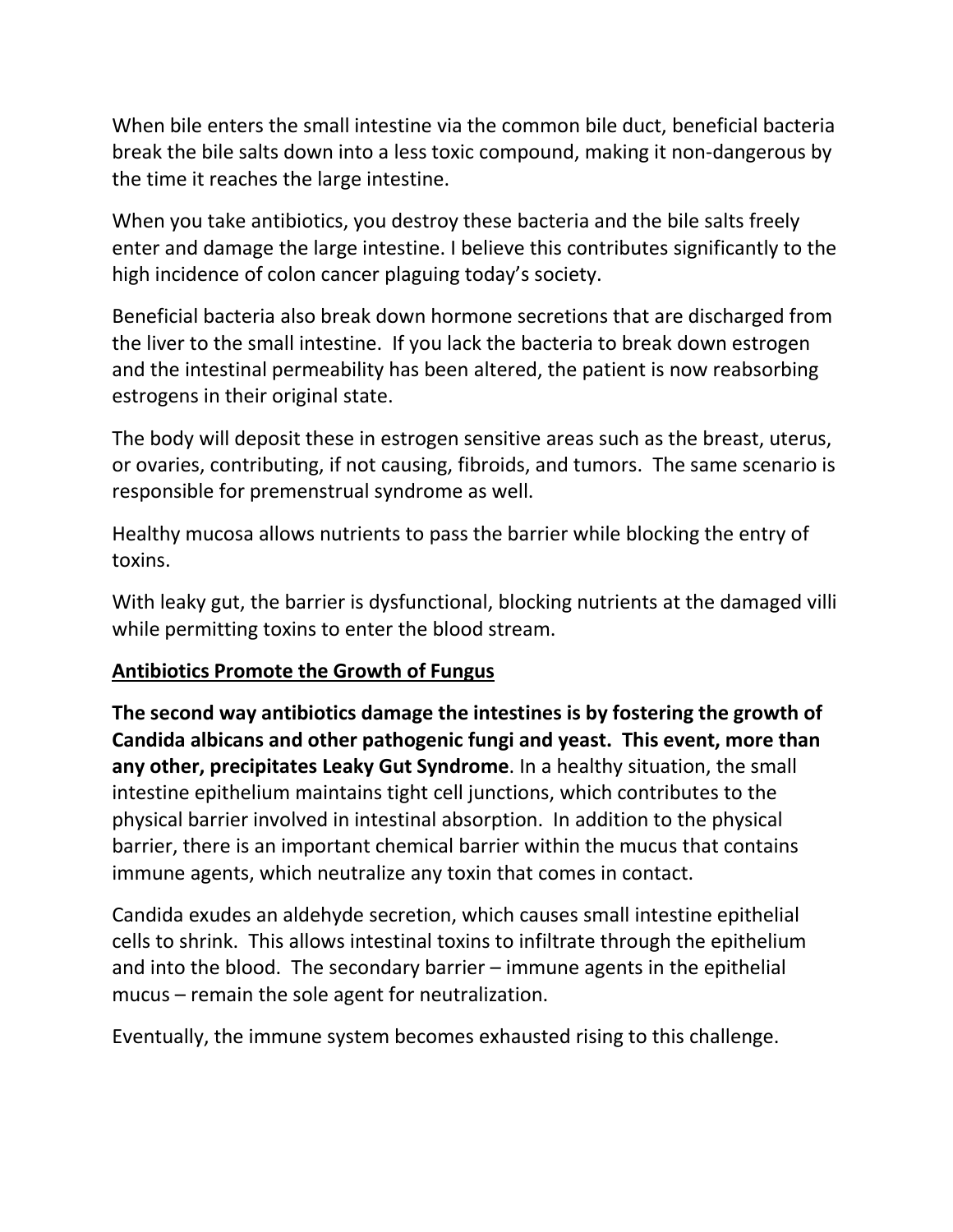The damage done by Candida is to the intestinal barrier, allowing the adsorption of serious toxic agents and chemicals, which then enter the blood and affect numerous organs, including the brain.

# **Food Allergies: the Complicating Factor**

When the integrity of the intestinal barrier has been compromised, intestinal toxins are not the only pathogens to be absorbed. The barrier, in a healthy state, selectively allows digested nutrients to enter the small intestine when all is ready.

With leaky gut, nutrients can be absorbed before they are fully digested. The body's immune response, through specific antigen-antibody markers, will take some of these foods as foreign irritants.

Every time that particular food touches the epithelia, an inflammatory immune response is mounted which further damages the epithelial lining. What started as a Candida irritation with shrinking of the cells has now been complicated with active inflammation every time a particular food is eaten.

Food allergies are a common secondary problem to Candida, and if present, will maintain the leaky gut continuously, even if the Candida is eradicated.

The common food allergies are dairy, eggs, gluten, grains (wheat, oats, rye), corn, beans (especially soy) and nuts. There are seldom real allergies to meat, rice, millet, vegetables, or fruit, although an allergy to garlic is not uncommon.

We have to distinguish a real allergy – that which causes a histamine inflammatory reaction at the site of the small intestine (s1) epithelia – from sensitivity, which may cause uncomfortable symptoms, but seldom is damaging.

Sensitivities are usually due to low stomach acid or pancreatic enzyme secretion, that is, poor digestion.

In the healing of the intestinal lining, exposure to a significant allergy can sabotage the treatment. For example, one may be very good at restricting wheat, dairy, and eggs, but then compromises the treatment by taking garlic tablets.

## **The Role of the Liver and Lymphatic System**

The metabolic and microbial toxins that enter the bloodstream during leaky gut end up in the liver which has the job of detoxifying and discharging the poisons.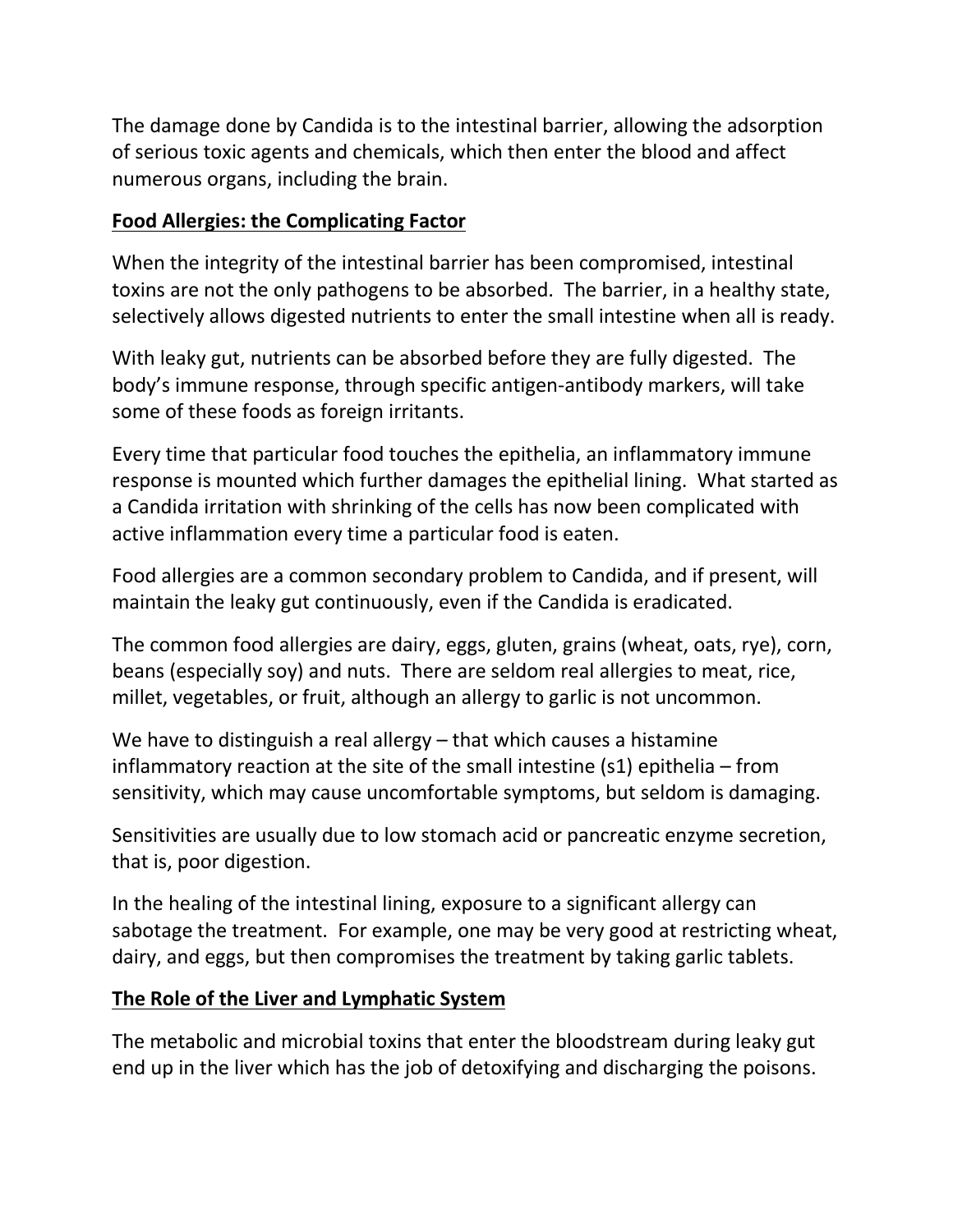Under normal conditions, the liver is taxed just be processing the daily metabolic wastes created by cell and organ activity.

Imagine the further load created by dumping serious intestinal toxins on a regular basis. There is a point when the liver becomes saturated, it cannot further detoxify the poisons, and they are returned to the blood circulation.

The blood has sophisticated mechanisms for preserving chemical homeostasis, and will diffuse as much of the toxic chemicals and physical debris into the interstitial fluids as is possible. From here the lymphatic system will attempt to collect and neutralize the toxins, but unable to send the toxins to the liver, the body essentially becomes toxic.

Microbes grow and develop; hence there can be chronic lymphatic swelling, especially in children. Over a period of time, toxins will be forced into distal connective tissue around muscles and joints, causing fibromyalgia, or into the cells, which can precipitate genetic mutation and ultimately cancer.

## **Stress to the Immune and Endocrine Systems**

The immune system is stressed in three major ways. First is at the site of the intestinal mucosa. As toxins and food antigens brush up again the mucosa, the immune system mobilizes to neutralize the toxins. Normally, much of this work would have been done by beneficial bacteria, which have been destroyed by antibiotics.

For toxins that make it to the mucosa, the body will tag them with a chemical secretory IgA (SigA) which attracts macrophages and other white blood cells to consume the toxins. It is not long before this immune response is overwhelmed and depleted.

This can be measured directly with a stool or saliva test for the intestinal SigA level.

The second stressor happens in the liver and lymphatic system, which, also overwhelmed, puts demands on the immune system. The third stressor is a consequence: as the immune response diminishes, more microbes (viruses, bacteria, and fungi) multiply allowing for a chr9onic state of infection.

The most important organ in the production of immune agents seems to be the adrenal gland, and Leaky Gut Syndrome slowly diminishes adrenal function. In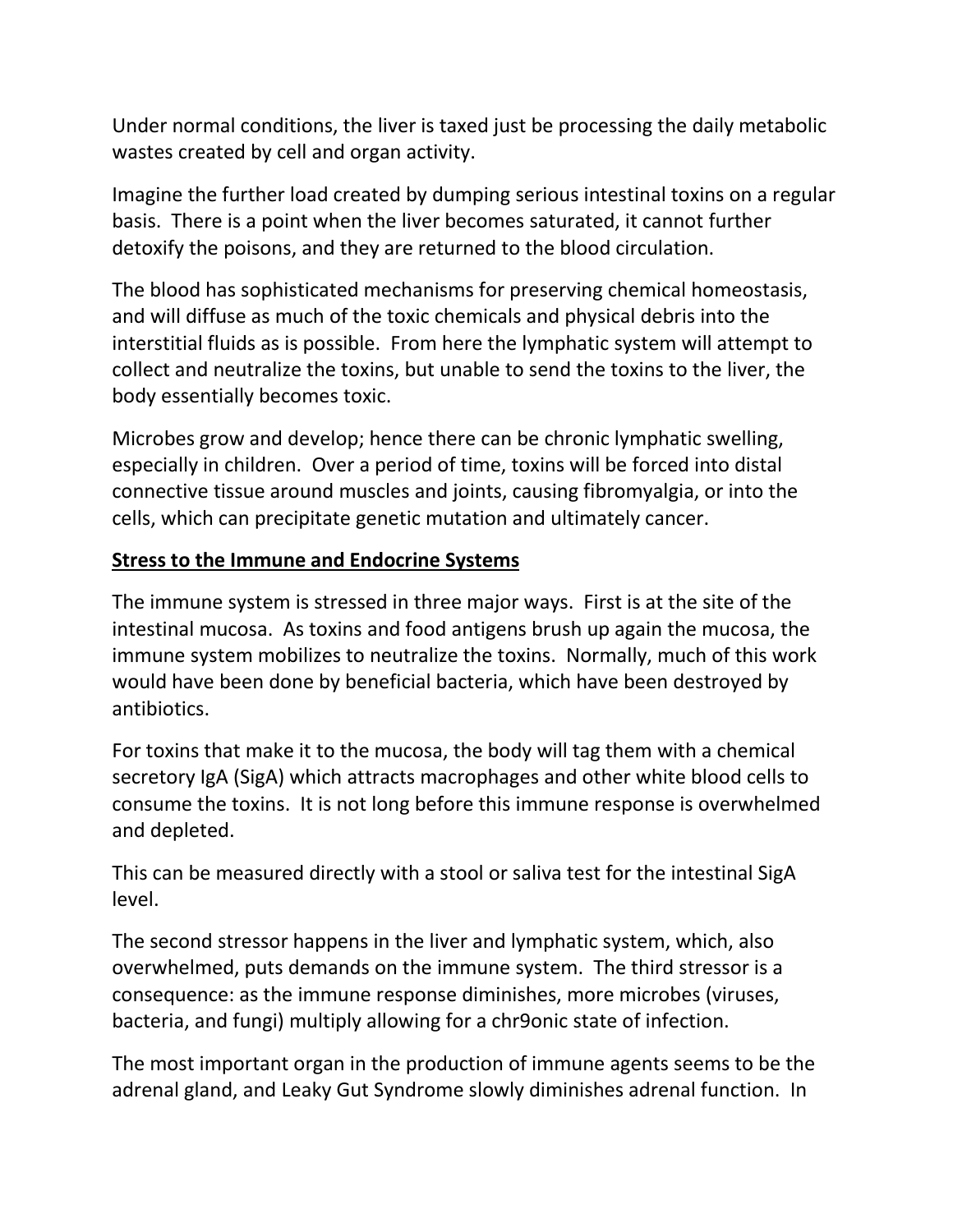the early and middle stages, there is actually an adrenal excess, as measured by excess cortisol output. Eventually, cortisol levels drop. And one now has exhaustion.

### **The Role of the Digestive Tract:**

Candida flourishes when the terrain the intestines favors. Just killing Candida is usually not successful, because the chemistry and vitality of the terrain has not been normalized, and Candida returns.

Antibiotics and chronic illness reduce stomach acid production, contributing to the alkalinity, and also allowing poor digestive absorption. In fact, many people with LGS are malnourished and will lose excessive weight, no matter how healthy the food is that they eat.

The idea that lactobacillus supplementation is all that is required after antibiotics is somewhat delusional: in fact most of the lactobacillus from supplementation does not survive in the intestine, due to poor terrain. Just to make sure you have a full understanding of the seriousness of Leaky Gut, the following is a summary:

- *When the gut is inflamed, it does not secrete digestive enzymes to digest foods properly or absorb nutrients and foodsproperly. The result is ingestion with gas and bloating, called irritable bowel syndrome (IBS).*
- *When large food particles are absorbed, food allergies and new symptoms are created (e.g., IBS, gallbladder disease, arthritis or fibromyalgia)*
- *When the gut is inflamed, carrier proteins are damages, so malabsorption and nutrient deficiencies occur. These deficiencies slow down the ability of the gut to heal and can cause any number of other symptoms (e.g. magnesium deficiency induced angina or gut spasms, chromium deficiency induced high cholesterol or sugar cravings, zinc deficiency induced prostatitis or lack acid formation).*
- *When the detoxification pathways that line the gut are compromised, chemical sensitivity can arise. Furthermore, the leakage of toxins overburdens the liver so that the body is less to handle everyday chemicals in foods, water, and air.*
- *more vulnerable to infections in the intestines from bacteria, viruses, parasites and yeast and they When the gut lining is inflamed, the*